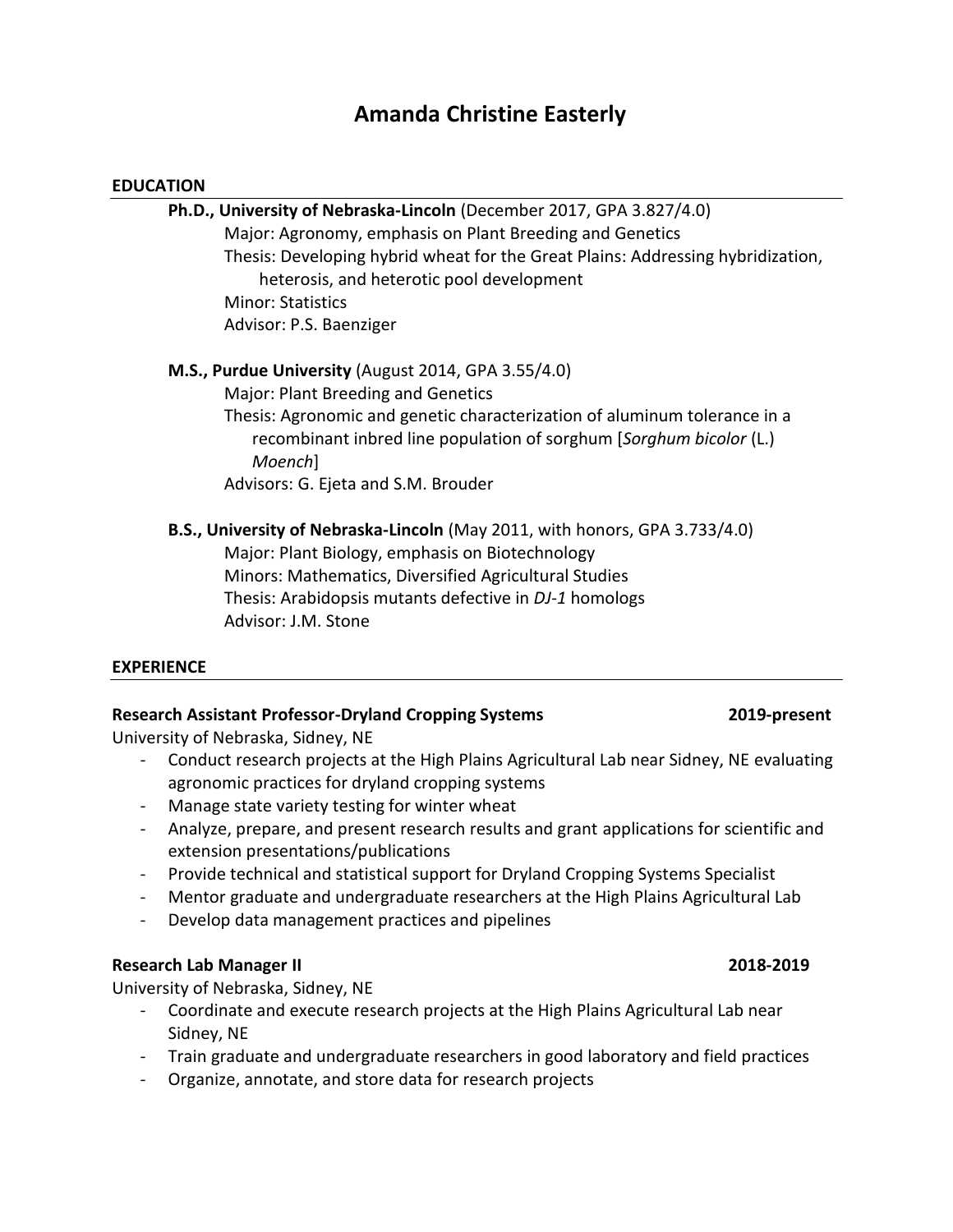### **Graduate Teaching Assistant 2017**

University of Nebraska, Lincoln, NE

- Manage online course materials and grading for graduate level introductory plant breeding course
- Provide tutoring for on-campus and online students with mastering material necessary for course
- Assist professor in development of new materials for course content

### **Graduate Research Assistant 2014-2017**

University of Nebraska, Lincoln, NE

- Conduct primary research on hybrid wheat development for the Great Plains
- Assist in grant-writing to support hybrid wheat research program at the University of Nebraska, Texas A&M University and CIMMYT
- Lead and mentor team of graduate student researchers in hybrid wheat and conventional wheat breeding program
- Manage field research equipment, supplies, and ordering/budgeting for research team
- Develop new methods for analyzing complex experiments and field trials in small, targeted bioinformatics team

# **Farm Hand 2014**

Easterly Land and Cattle, Sidney, NE

- Perform necessary field operations for field crop production of wheat, corn, millet, and summer fallow of dryland farm
- Assist in selection of management practices for farm operations

# **Graduate Research Assistant 2011-2014**

Purdue University, West Lafayette, IN

- Developed and optimized soil and genetic screening methods for acid soil/aluminum tolerance in grain sorghum
- Coordinate field operations for grain and forage sorghum breeding program under supervision of primary investigator and field technician
- Mentor fellow graduate and undergraduate students

# **REFEREED PUBLICATIONS**

**Easterly AC,** Garst N, Belamkar V, Souza E, Stroup WW, Eskridge KE, Baenziger PS 2018. Statistical approaches for testing efficacy of a chemical hybridizing agent in wheat. (In revision).

**Easterly AC,** Garst N, Belamkar V, Eskridge KE Rodriguez O, Souza E, Rudd JC, Ibrahim AMH, Baenziger PS. 2018. Evaluation of hybrid wheat performance in Nebraska. (In preparation).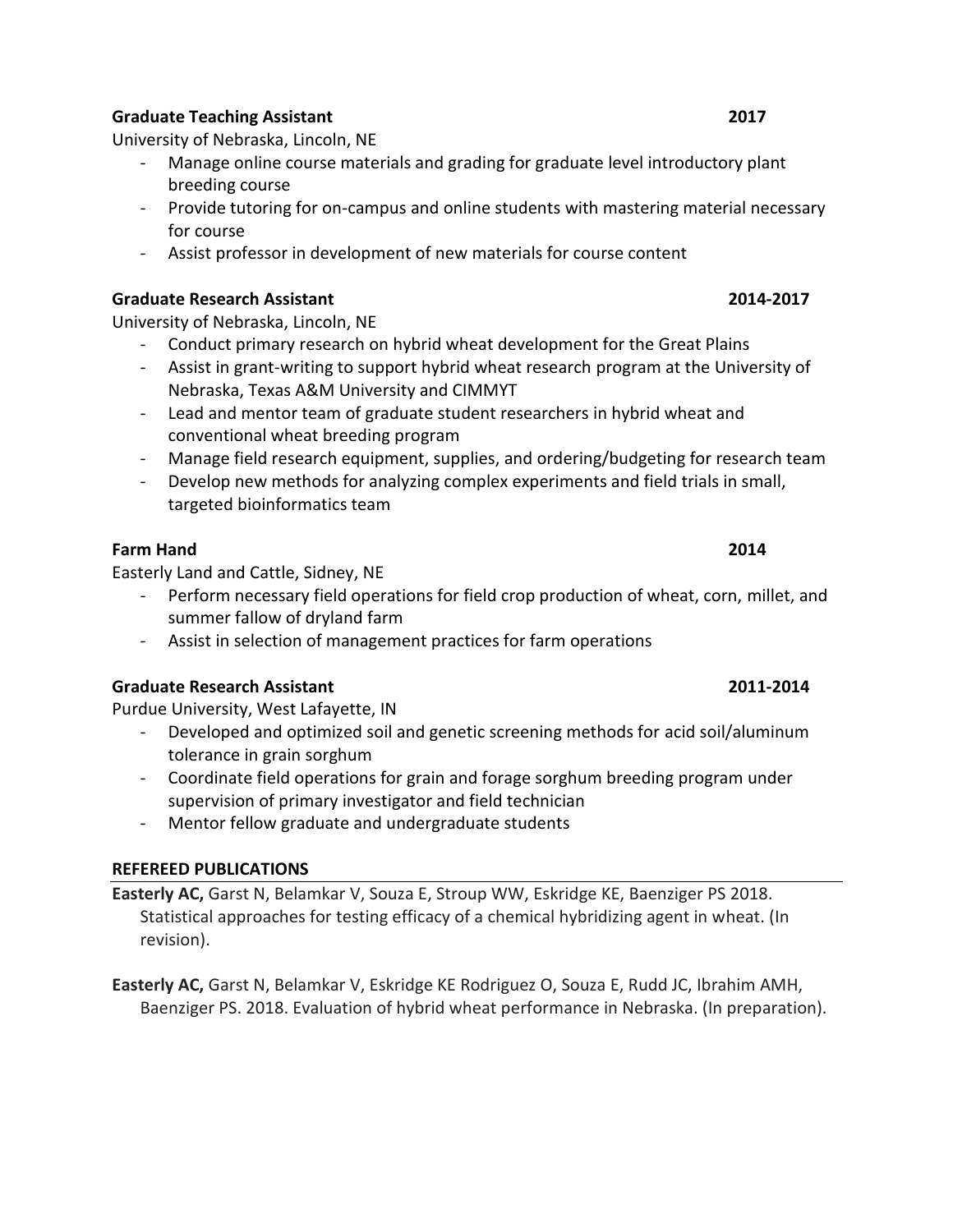- Kariywasam G, Hussain W, **Easterly A**, Guttieri M, Belamkar V, Poland J, Venegas J, Baenziger S, Marias F, Rasmussen JB, and Liu Z. 2018. Identification of quantitative trait loci conferring resistance to tan spot in a biparental population derived from two Nebraska hard red winter wheat cultivars. *Molecular Biology*. (In press).
- Liu C, Guttieri MJ, Eskridge KE, Waters BM, **Easterly AC**, Baenziger PS. 2018. Cadmium concentration in terminal tissues as tools to select low-cadmium wheat. *Plant and Soil*, 1-12.
- Hussain W, Baenziger PS, Belamkar V, Guttieri MJ, Venegas JP, **Easterly A**, Sallam A, Poland J. 2017. Genotyping-by-Sequencing derived high-density linkage map and its application to QTL mapping of flag leaf traits in bread wheat. *Scientific reports*, *7*(1), p.16394.

#### **SELECTED CONFERENCE PRESENTATIONS**

- **Easterly AC**, Garst N, Belamkar V, Baenziger PS. 2017. Modeling male sterility induced by chemical hybridization of wheat (*Triticum aestivum*). Poster at Kansas State Conference for Applied Statistics in Agriculture, Manhattan, KS.
- **Easterly A**, Garst N, Belamkar V, Rudd J, Ibrahim A, Adhikari A, Baenziger PS. 2017. Performance of hybrid wheat in the Great Plains. Poster at ASA/CSSA/SSSA Annual Meeting, Tampa, FL.
- **Easterly A**, Garst N, Belamkar V, Rudd J, Ibrahim A, Baenziger PS. 2016. Diversity and performance of wheat hybrids in the Great Plains. Presentation and poster at ASA/CSSA/SSSA Annual Meeting, Phoenix, AZ.
- **Easterly A**, Garst N, Ibrahim A, Rudd JC, Belamkar V, Baenziger PS. 2016. Diversity analysis and hybrid wheat production for the Great Plains. Poster at ASTA Summer Meeting, Portland, OR.
- **Easterly A**, Belamkar V, Lorenz A, Garst N, Ibrahim A, Rudd J, Poland J, Baenziger PS. 2015. Breeding for hybrid wheat: addressing heterosis, hybridization and commercial production practices, and potential for heterotic pool development. Poster at ASA/CSSA/SSSA Annual Meeting, Minneapolis, MN.
- **Easterly AC**, Brouder SM, Ejeta G. 2014. Agronomic and genetic characterization of aluminum tolerance in *Sorghum bicolor*. Poster at NIFA-AFRI Graduate Seminar, West Lafayette, IN.